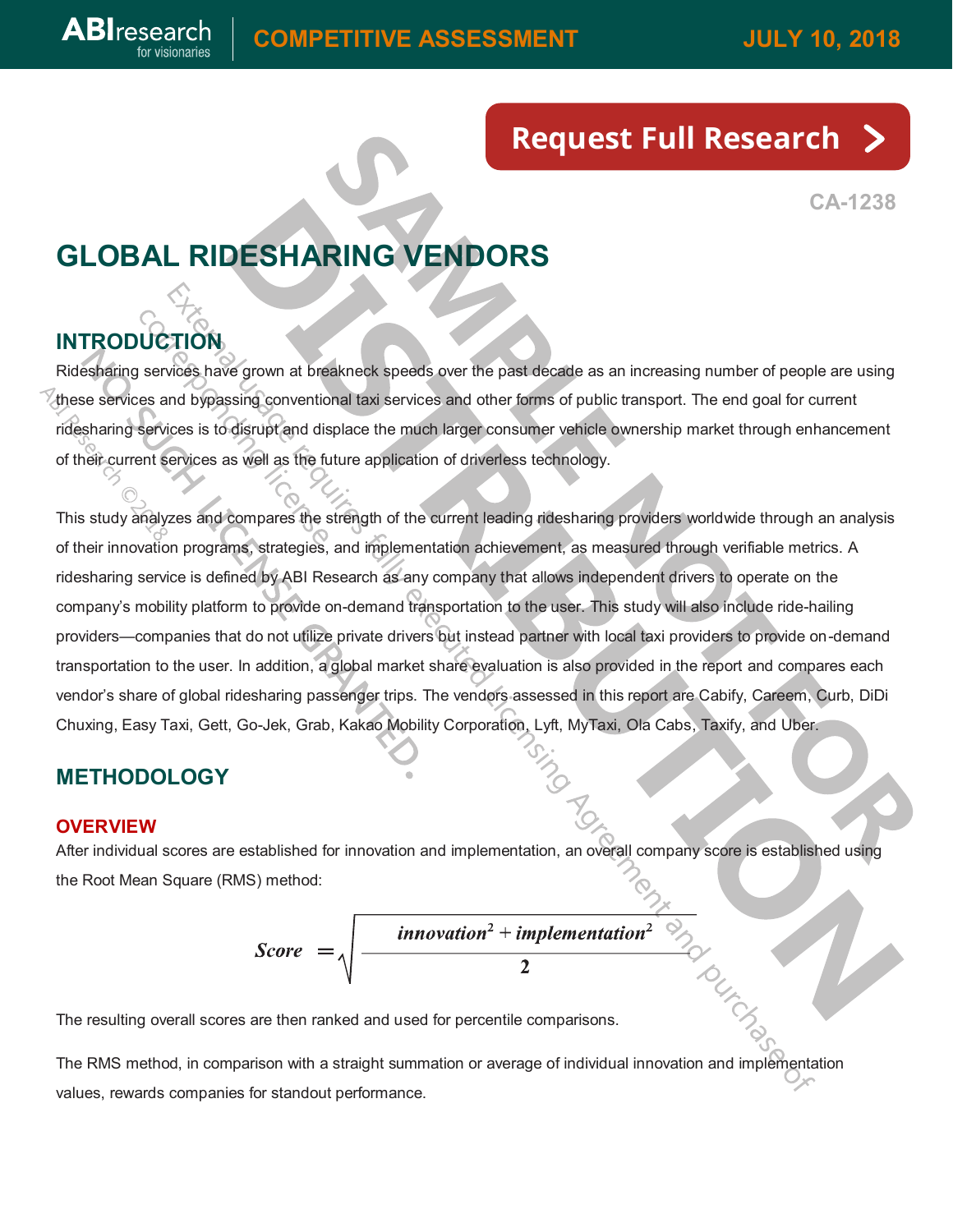For example, by using this method a company with an innovation score of 9 and an implementation score of 1 would score considerably higher than a company with a score of 5 in both areas, despite the mean score being the same. ABI Research believes this is appropriate, as the goal of these matrices is to highlight those companies that stand out from the others. All scores are measured relative to the market leader in that metric.

### **INNOVATION**

**Driverless Service Development:** Development of Autonomous Vehicles (AVs) and related AV technologies. Evaluated by analysis of current stages of trials, current size of AV fleets, relevant partnerships, and timelines. **Ridesharing Service Development:** Development of ridesharing services offered to consumer. Evaluated by analyzing the number of different car-based ridesharing services offered and by assessing additional ridesharing capabilities such as advanced ride scheduling, carpooling, and other key ridesharing features. **Service Optimization:** Assessments are made by evaluating if the service uses dynamic pricing models as well any other efforts made toward the optimization of vehicle utilization and/or other trip optimization techniques. **Platform Development:** Development of wider mobility platform. Evaluated by assessing the number of complementary non-car ridesharing services—for example, bike sharing and bus sharing. Platform development also considers the development of complementary on-demand services, such as food delivery, parcel delivery, and other such services.

#### **IMPLEMENTATION METRICS**

**MAU:** Monthly Active Users. The estimated number of unique users that used the associated ridesharing application within a 30-day period. The period selected was December 1–31, 2017. **Number of Trips completed:** The total number of trips completed over the course of 2017. **Global Coverage:** The number of countries in which the ridesharing service is currently available. **ARPMAU/ARPU:** The average net revenue per monthly active user. The amount of net revenue generated from all offered services per monthly active user. Estimated using 2017 net revenue values and the number of monthly active users (MAU). This has not been adjusted for the number of one-time users. **Customer Satisfaction:** User feedback of Android/iOS application and service.